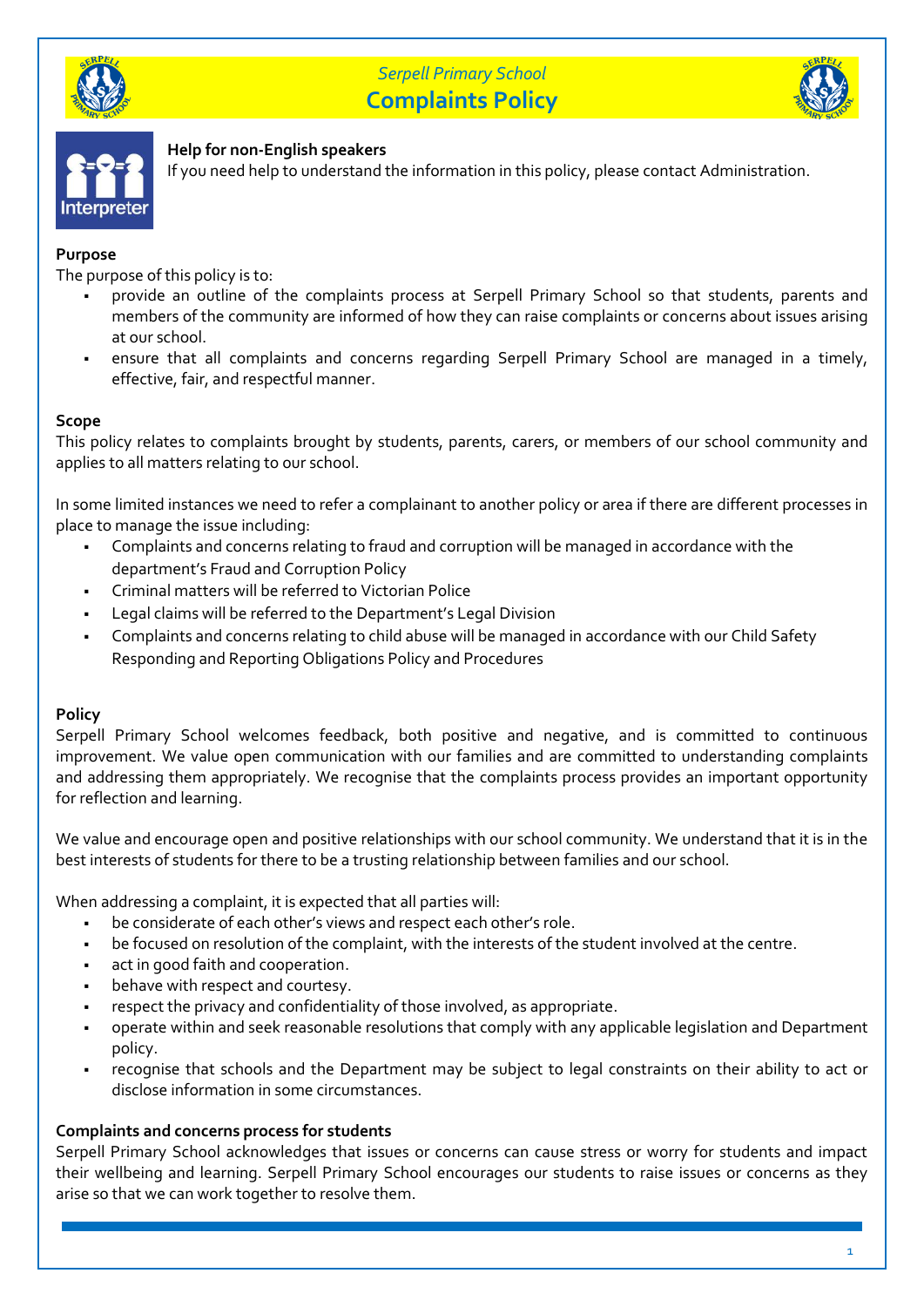



Students with a concern or complaint can raise them with a trusted adult at school, for example, with your classroom teacher, Year Level Coordinators, Wellbeing staff, Koorie Education Support Officers, Multicultural Education Aides, Education Support staff, Assistant Principal or Principal. This person will take your concern or complaint seriously and will explain to you what steps we can take to try to resolve the issue and support you. You can also ask your parent, carer, or another trusted adult outside of the school, to talk to us about the issue instead. Information about our parent/carer complaints and concerns process is outlined further below. The parent/carer process also applies to students who are mature minors, refer to: Mature Minors and Decision Making.

Other ways you can raise a concern or complaint with us include:

- talking to a member of the student school council about your concern and any suggestions you have for resolving it
- participating in our Attitudes to School Survey (for Grades  $4-6$ )

Further information and resources to support students to raise issues or concerns are available at:

- Report Racism Hotline (call 1800 722 476) this hotline enables students to report concerns relating to racism or religious discrimination
- **Reach Out**
- **Headspace**
- Kids Helpline (call 1800 55 1800)
- **Victorian Aboriginal Education Association (VAEAI)**

#### **Complaints and concerns process for parents, carers, and community members**

#### *Preparation for raising a concern or complaint*

Serpell Primary School encourages parents, carers or members of the community who may wish to submit a complaint to:

- carefully consider the issues you would like to discuss.
- remember you may not have all the facts relating to the issues that you want to raise.
- think about how the matter could be resolved.
- be informed by checking the policies and quidelines set by the Department and Serpell Primary School (see 'Further Information and Resources' section below).

#### *Support person*

You are welcome to have a support person to assist you in raising a complaint or concern with our school. Please advise us if you wish to have a support person to assist you, and provide their name, contact details, and their relationship to you.

#### *Rasing a concern*

Serpell Primary School is always happy to discuss with parents/carers and community members any concerns that they may have. Concerns in the first instance should be directed to your child's teacher or Year Level Coordinators. Where possible, school staff will work with you to ensure that your concerns are appropriately addressed.

#### *Making a complaint*

Where concerns cannot be resolved in this way, parents or community members may wish to make a formal complaint to the Principal or Assistant Principal, noting that formal complaints should be directed to a member of the school's leadership team.

If you would like to make a formal complaint, in most cases, depending on the nature of the complaint raised, our school will first seek to understand the issues and will then convene a resolution meeting with the aim of resolving the complaint together. The following process will apply: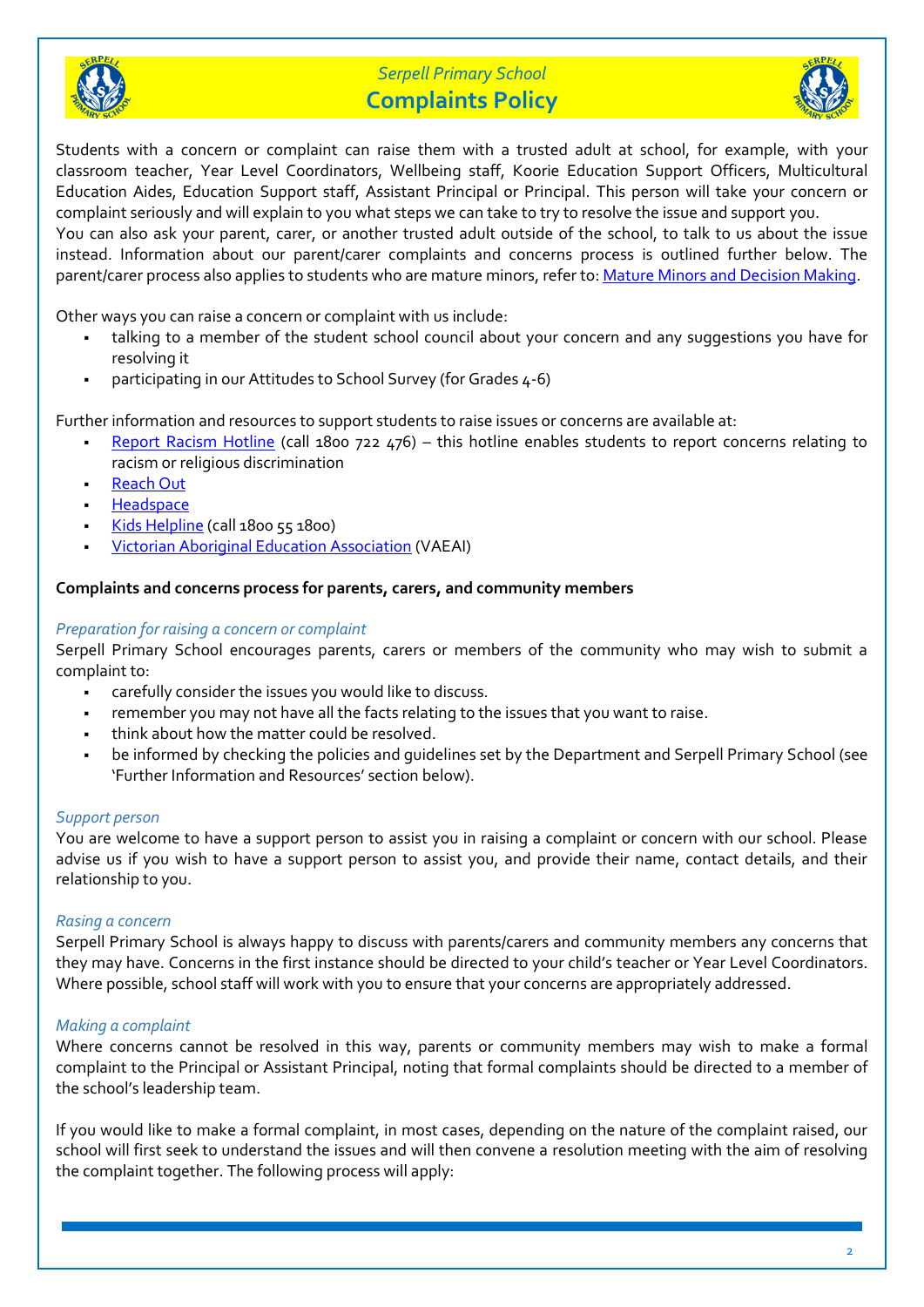



- 1. *Complaint received*: Please either email, telephone or arrange a meeting through the front office with the Assistant Principal or Principal, to outline your complaint so that we can fully understand what the issues are. We can discuss your complaint in a way that is convenient for you, whether in writing, in person or over the phone.
- 2. *Information gathering*: Depending on the issues raised in the complaint, the Principal or the Assistant Principal may need to gather further information to properly understand the situation. This process may also involve speaking to others to obtain details about the situation or the concerns raised.
- 3. *Response*: Where possible, a resolution meeting will be arranged with the Assistant Principal or Principal to discuss the complaint with the objective of reaching a resolution satisfactory to all parties.
- 4. *Timelines*: The School will acknowledge receipt of your complaint as soon as possible (usually within usually within two school days) and will seek to resolve complaints in a timely manner. Depending on the complexity of the complaint, time may be needed to gather enough information to fully understand the circumstances of your complaint. We will endeavour to complete any necessary information gathering and hold a resolution meeting where appropriate within 10 working days of the complaint being raised. In situations where further time is required, the school will consult with you and discuss any interim solutions to the dispute that can be put in place.

Please note that unreasonable conduct (e.g., vexatious complaints) may need to be managed differently to the procedures in this policy.

#### *Resolution*

Where appropriate, Serpell Primary School may seek to resolve a complaint by:

- an apology or expression of regret
- a change of decision
- a change of policy, procedure, or practice
- offering the opportunity for student counselling or other support
- other actions consistent with school values that are intended to support the student, parent and school relationship, engagement, and participation in the school community.

In some circumstances, Serpell Primary School may also ask you to attend a meeting with an independent third party or participate in a mediation with an accredited mediator to assist in the resolution of the dispute.

#### *Escalation*

If you are not satisfied that your complaint has been resolved by the school, or if your complaint is about the Principal and you do not want to raise it directly with them, then the complaint should be referred to the North Eastern Victoria Region.

Serpell Primary School may also refer a complaint to North Eastern Victoria Region if we believe that we have done all we can to address the complaint.

For more information about the Department's *Parent Complaints* policy, including the role of the Regional Office, please see: Raise a complaint or concern about your school.